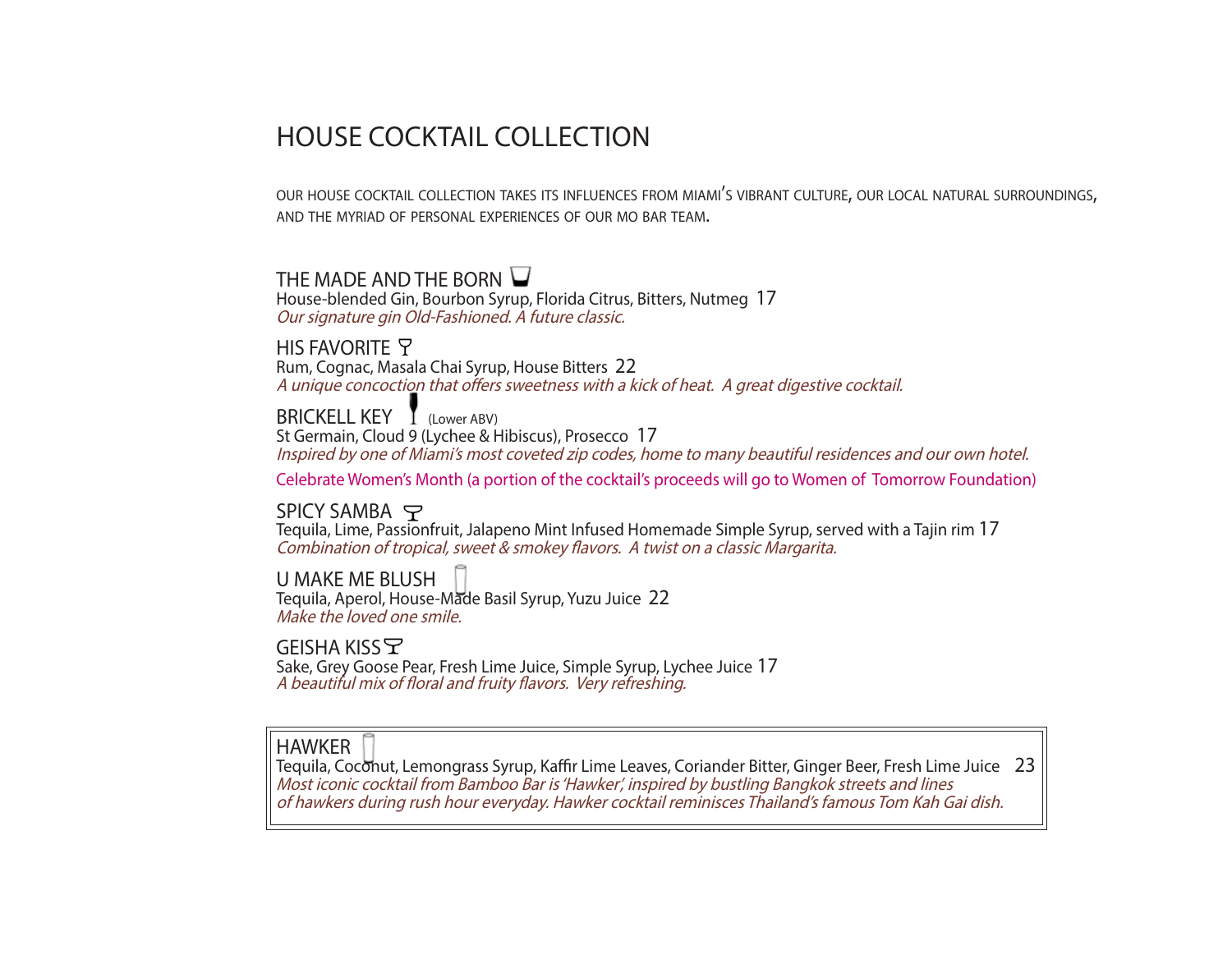## ZERO ABV

### MOCKTAILS

THE FRENCH  $\mathsf{\Sigma}$ Raspberry Puree, Pineapple, Lemon, Sugar 9

### YOUNG MOJITO

Mint, Lime Juice, Sugar, Soda 9

### BEER

Heineken 0.0 - Non-Alcoholic 9

### SODA

Coca Cola 5 Diet Coke 5 Coke Zero 5 Sprite 5 London Essence Tonic 5 London Essence Soda Water 5 London Essence Ginger Ale 5 London Essence Ginger Beer 5

### Water

Acqua Panna 5 San Pellegrino 5

### TEA by tea leaves 7

Jasmine Lemon English Breakfast Ginger, Mango, Peach Imperial Earl Grey Lemon Verbena Organic Lychee Organic Chamomile Flowers Organic Peppermint Leaves

#### **COFFEE** Americano 5 Cappuccino 7 Espresso 7

Latte 7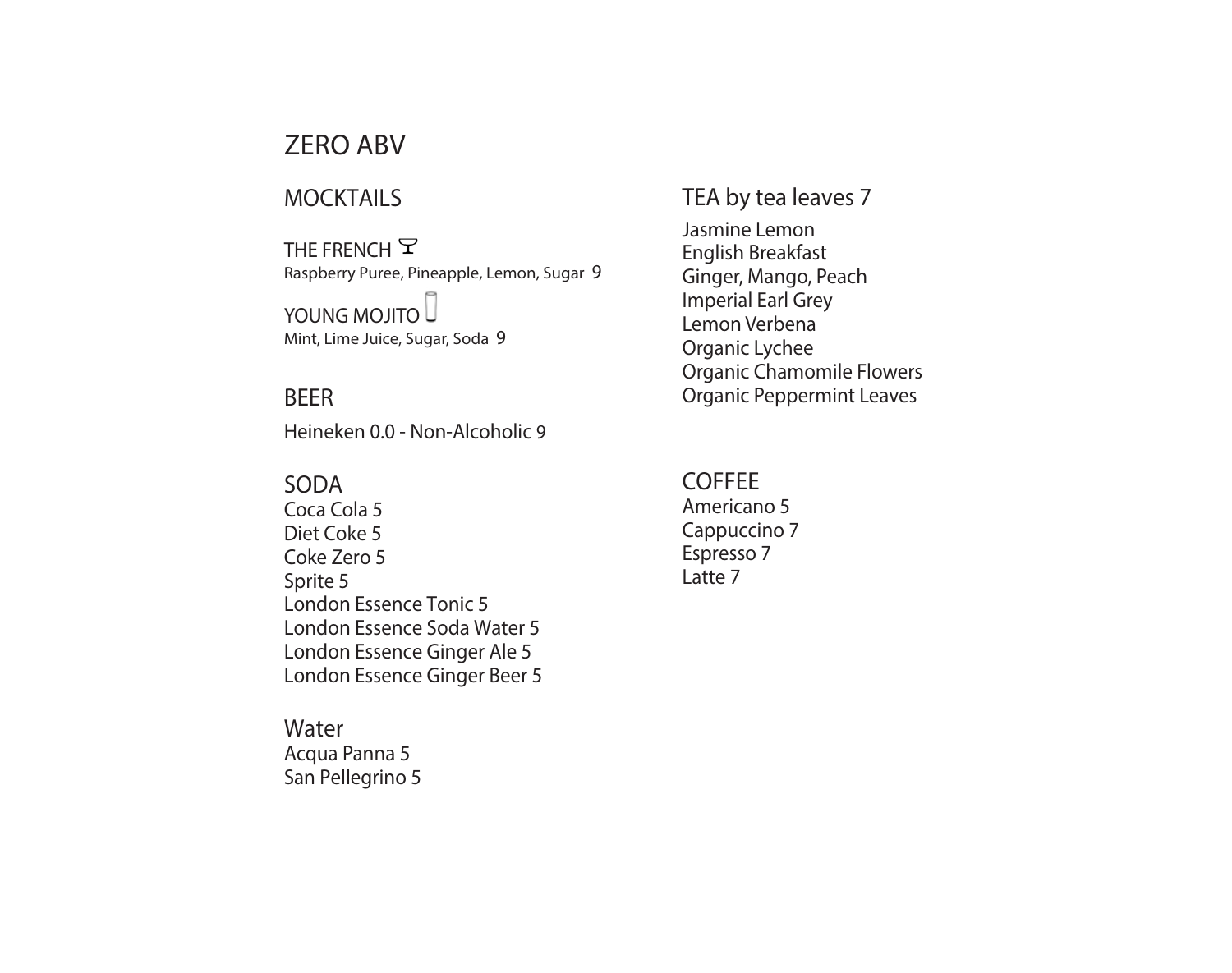## WINE BY THE GLASS

### SPARKLING

Taittinger, NV Reims, France 28 / 125

Moet & Chandon, Rosé, NV Epernay, France 36 / 180

Santa Margherita, Prosecco Superiore Valdobbiadene, Italy 16 / 75

### **WHITE**

ZD, Chardonnay Napa Valley, California 22 / 94

Craggy Range, Sauvignon Blanc, Martinborough, New Zealand 17 / 68

Jacques Dumont, Sancerre Loire Valley, France 21 / 84

Pighin, Pinot Grigio Friuli, Italy 16 / 64

# ROSÉ

Château d'Esclans "Whispering Angel" Côtes de Provence, France 18 / 74

## RED

Matanzas Creek Merlot Sonoma County, California 16 / 68

Mount Veeder Cabernet Sauvignon Napa Valley, California 24 / 110

Boen Pinot Noir Russian River Valley, California 19 / 76

Marques de Murrieta "Reserva" Tempranillo Rioja, Spain 19 / 82

Alta Vista "Estate" Malbec Mendoza, Argentina 16 / 64

## JAPANESE SAKE

| Wakatake Daiginjo      | 16 Glass 3oz / 128 Bottle 720ml |
|------------------------|---------------------------------|
| Yuki No Bosha Ginjo    | 52 Bottle 300ml                 |
| Sayuri Nigori (Cloudy) | 24 Bottle 300ml                 |
| MIO (Sparkling)        | 26 Bottle 300ml                 |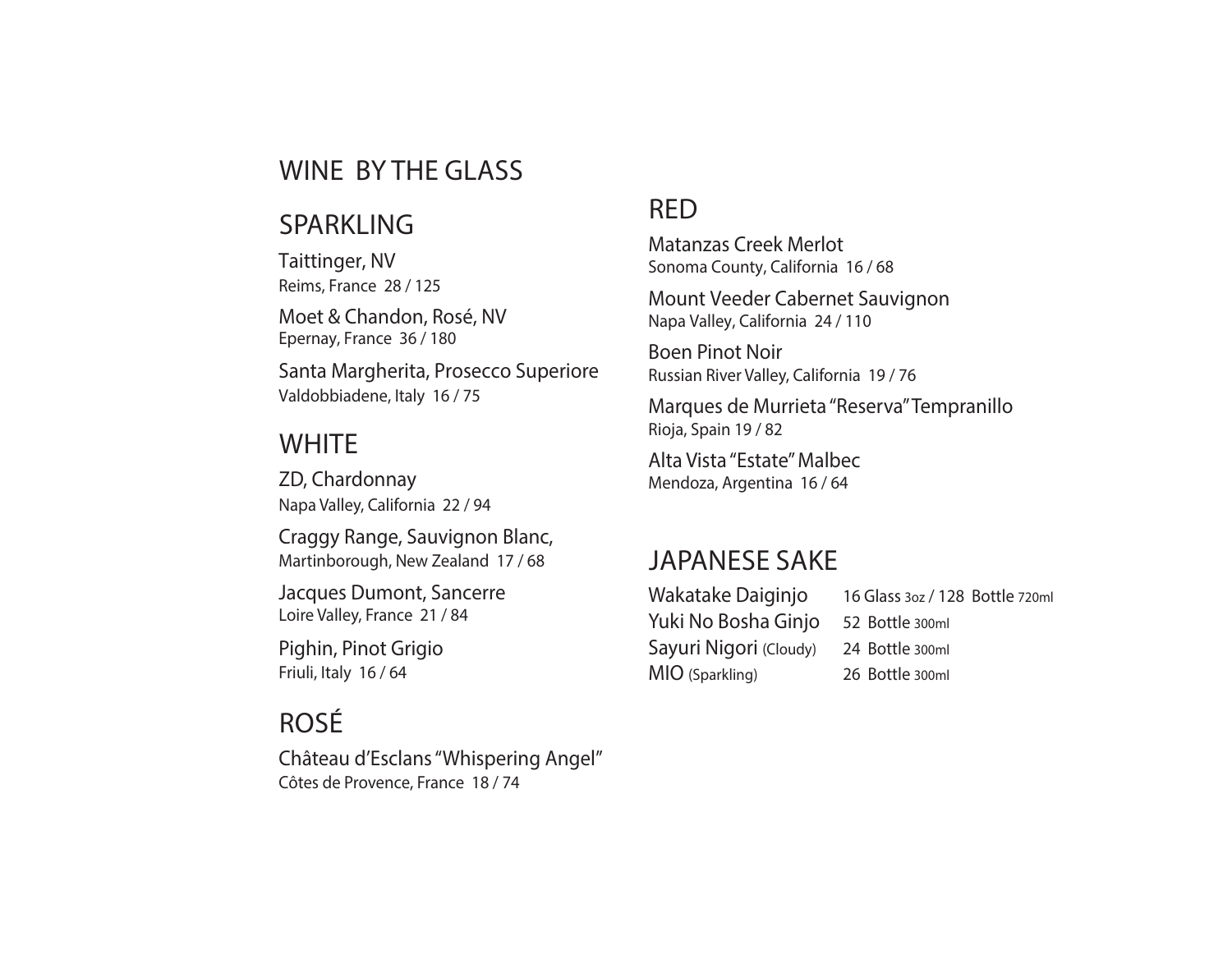# WINE BY THE BOTTLE

# CHAMPAGNE BRUT

| Louis Roederer vintage, Reims, France       | 125 |
|---------------------------------------------|-----|
| Charles Heidsieck, Reims, France            | 160 |
| Veuve Cliquot 'Yellow Label', Reims, France | 170 |
| Ruinart, Blanc de Blancs, Reims, France     | 200 |
| Krug Grand Cuvée' Reims, France             | 560 |
| Dom Perignon 2012 Épernay, France           | 560 |
| Cristal 2008, Reims, France                 | 750 |

# CHAMPAGNE ROSÉ

| Taittinger, Reims, France                    | 160  |
|----------------------------------------------|------|
| Veuve Cliquot, Reims, France                 | 195  |
| Ruinart, Reims, France                       | 200  |
| Laurent Perrier, Tours-Sur-Marne, France     | 210  |
| Billecart Salmon, Vallee de la Marne, France | 245  |
| Dom Perignon 2006, Épernay, France           | 1000 |
| Cristal 2012, Reims, France                  | 1200 |

## SPARKLING

| Santa Margherita Prosecco, Valdobbiadene, Italy 75 |  |
|----------------------------------------------------|--|
| Ca del Bosco Franciacorta Brut, Lombardy, Italy 80 |  |

# NEW WORLD WHITES

| Far Niente Chardonnay , Napa Valley, California             | 160 |
|-------------------------------------------------------------|-----|
| Vine Cliff Chardonnay, Carneros, California                 | 105 |
| Jordan Chardonnay, Russian River Valley, CA                 | 90  |
| Sonoma-Cutrer Chardonnay, Russian River Valley, CA          | 75  |
| Merry Edwards Sauvignon Blanc, Russian River Valley, CA 110 |     |
| Frog's Leap Sauvignon Blanc, Napa Valley, California        | 80  |
| Cloudy Bay Sauvignon Blanc, Marlborough, New Zealand        | 90  |

# OLD WORLD WHITES

| Ladoucette Pouilly Fume, Loire Valley, France             | 120 |
|-----------------------------------------------------------|-----|
| Savary Chablis, Burgundy, France                          | 75  |
| Carillon Chassagne Montrachet, Burgundy, France           | 160 |
| Pierre-Morey Bâtard Montrachet 2011, Burgundy, France 800 |     |

# ROSÉ

Chateau Simone 2016, Palette, France 160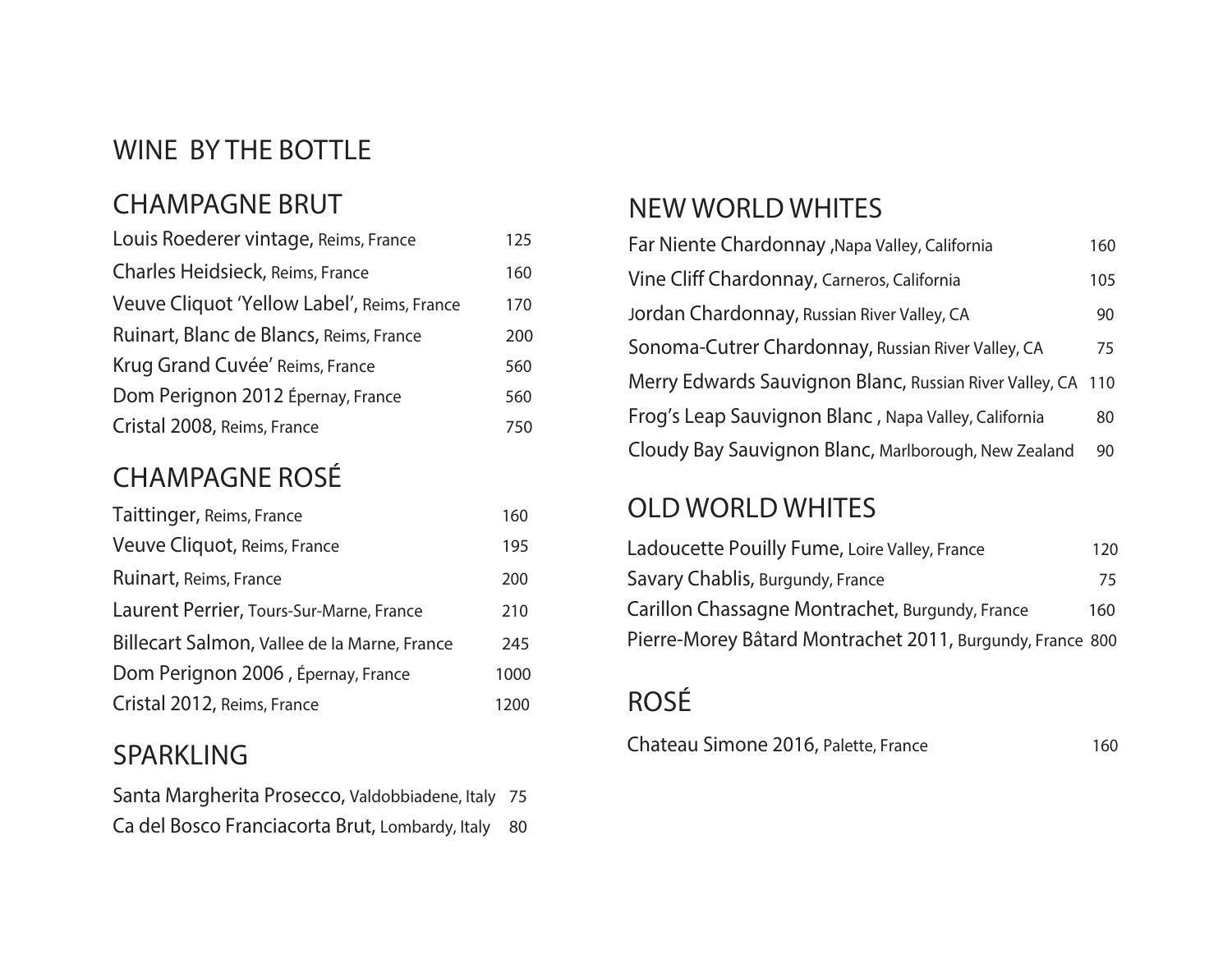# WINES BY THE BOTTLE

# NEW WORLD REDS

| Opus One 2017, Napa Valley, California                                 | 850 |
|------------------------------------------------------------------------|-----|
| The Prisoner Zinfandel, Napa Valley, California                        | 95  |
| Stag's Leap "Artemis" Cabernet Sauvignon '18, Napa Valley, California  | 160 |
| Caymus "Special Selection" Cab. Sauvignon '16, Napa Valley, California | 425 |
| Jordan Cabernet Sauvignon 2016, Alexander Valley, California           | 150 |
| Catena "Historic Rows" Malbec, Mendoza, Argentina                      | 130 |
| Siduri Pinot Noir, Willamette Valley, Oregon                           | 80  |
| Saintsbury Pinot Noir, Carneros, California                            | 90  |
| Hartford Pinot Noir, Russian River Valley, California                  | 105 |

## OLD WORLD REDS

| Pertimali Sassetti Brunello di Montalcino 2015, Tuscany, Italy     | 220  |
|--------------------------------------------------------------------|------|
| Tenuta di Arceno Chianti Classico, Tuscany, Italy                  | 80   |
| Tenuta dell'Ornellaia "Le Serre Nuove" 2017, Bolgheri, Italy       | 175  |
| Le Potazzine "Gorelli" Rosso di Montalcino, Tuscany, Italy         | 80   |
| Biondi Santi "Riserva" Brunello di Montalcino 1999, Tuscany, Italy | 1200 |
| Domaine de la Romanée Conti Échézeaux 2012, Burgundy, France       | 4000 |
| Gianni Gagliardo Barolo 'La Morra' 2016, Piedmont, Italy           | 145  |
| Antinori Tignanello 2017, Tuscany,                                 | 350  |
| Finca "La Capilla" Crianza, Ribera del Duero, Spain                | 72   |
| Cune "Gran Reserva" Rioja, Spain                                   | 95   |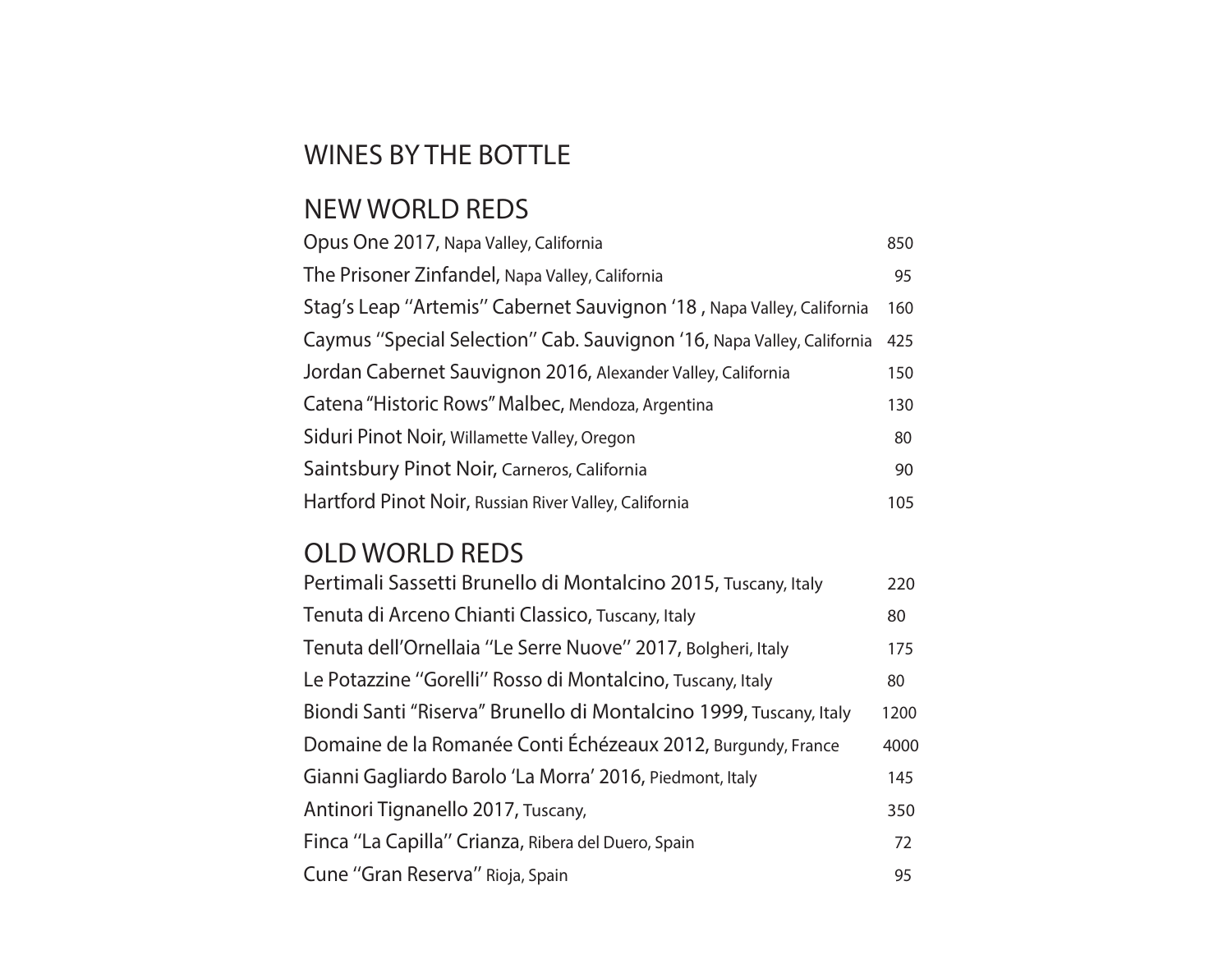# BEER

## LOCAL CRAFT

| Wynwood Brewing        | 9   |
|------------------------|-----|
| <b>Barrel of Monks</b> | 9   |
| Funky Buddha           | 9   |
| Wynwood Brewing        | - 9 |
|                        |     |

### DOMESTIC

| Dogfish Head 90 Min IPA | Delaware   | q  |
|-------------------------|------------|----|
| Lagunitas IPA           | California | Q. |
| Miller Lite             | Wisconsin  | 8  |

### INTERNATIONAL

| Mexico             | 9 |
|--------------------|---|
| <b>Netherlands</b> | g |
| <b>Belgium</b>     | 9 |
| Japan              | 9 |
|                    |   |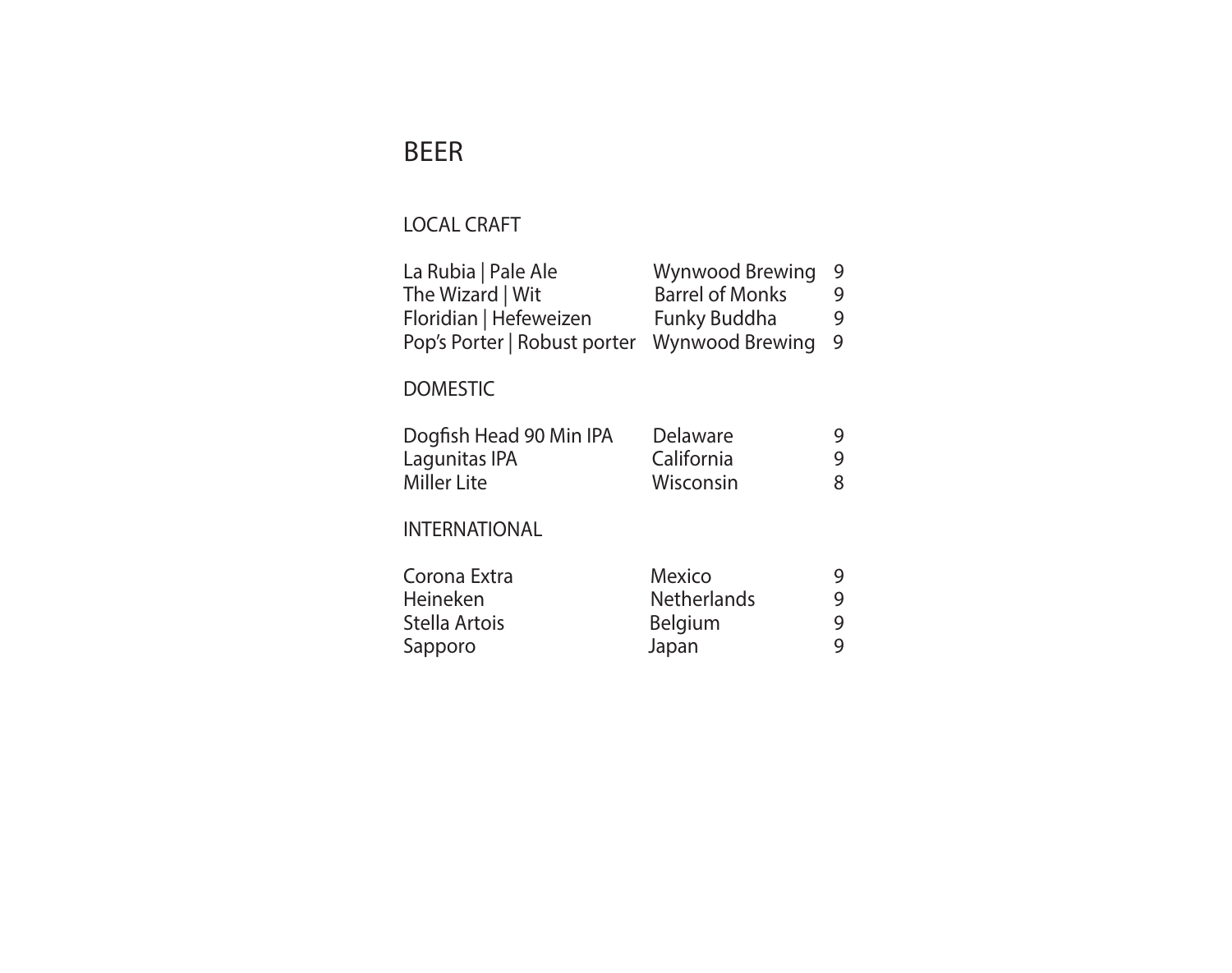SUSHI BAR 11 AM - 11 PM

Seaweed Salad Wakeame Seaweed, Rice Wine Vinegar, Ginger (V) 15

Anticucho Crabmeat, Hamachi, Avocado, Red Onion, Tomato, Sweet Potato, Anticuchera Sauce 22

Ceviche Roll Shrimp, Tuna, Avocado, Red Onion, Ají Amarillo Sauce, Micro Cilantro 21

Steak Tartare Roll Beef Tenderloin, Shiitake Mushroom, Scallions, Furikake, Potato Strings 20

Salmon & Cream Cheese Salmon, Avocado, Cream Cheese 19

Crunchy Spicy Tuna Tuna, Cucumber, Scallions, Tempura Flakes, Sesame Seeds 19

Lobster Lobster Tail, Masago, Asparagus, Avocado (GF) 30

Red Eel<br>Salmon, Seared Eel, Avocado, Sriracha , Red Tobiko 20

California Crab Meat, Masago, Avocado, Cucumber (GF) 19

**Vegetable** Cucumber, Asparagus, Avocado, Sesame Seeds (GF) (V) 18

NIGIRI (PER PIECE) Hamachi/Salmon/Tuna (GF) 8

SASHIMI (4 PIECES) Hamachi/Salmon/Tuna (GF) 18

(GF) Gluten Free (V) Vegan

Please note there may be health risks associated when consuming raw protein products, including raw oysters. If you suffer from chronic illness of the liver, stomach or blood, if you are pregnant or have other immune disorders, you should eat these products fully cooked.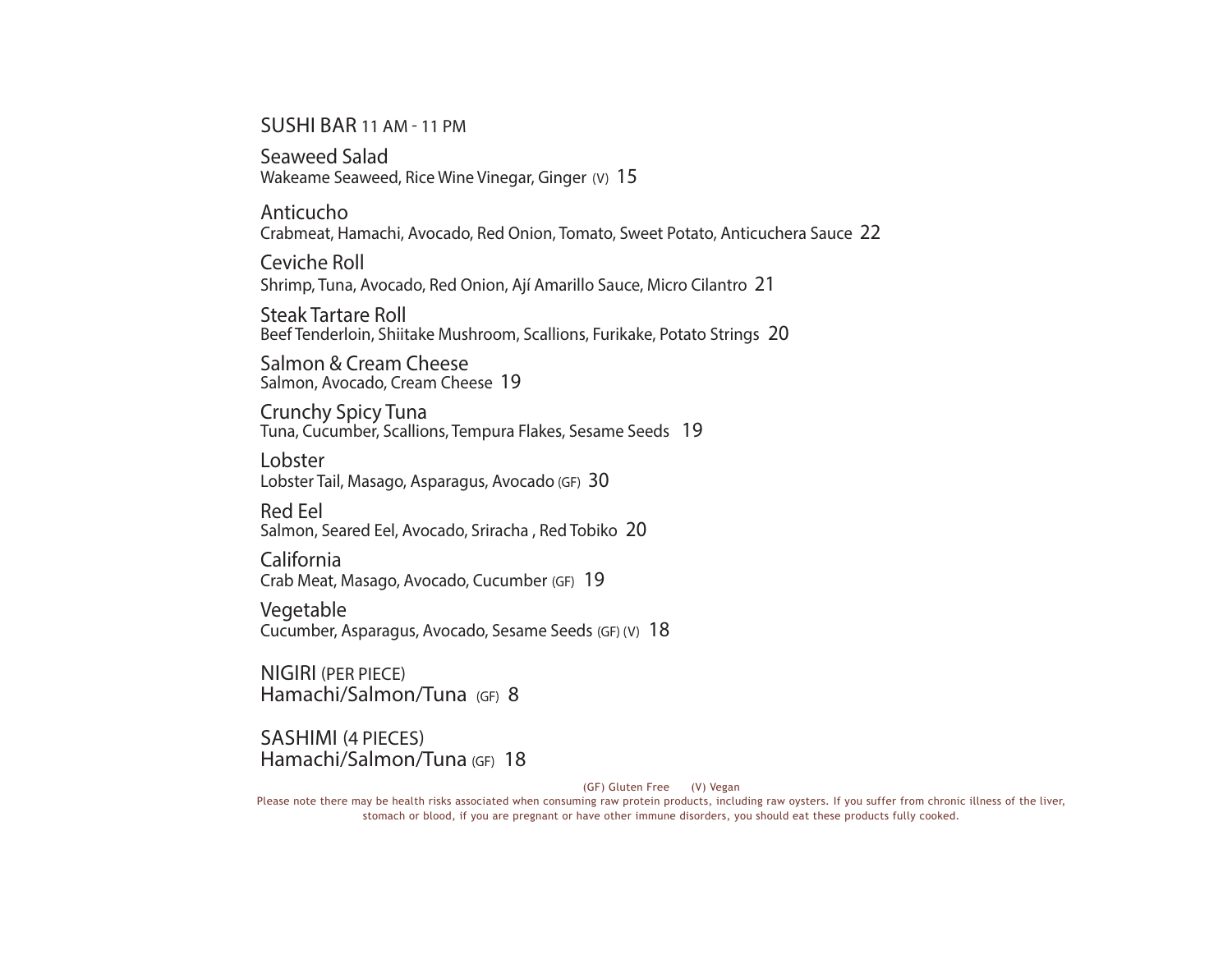#### ALL DAY DINING

#### APPETIZERS

Shrimp Cocktail Yuzu & Wasabi Cocktail Sauce (GF) 20

Steamed Edamame Maldon Salt (GF)(V) 10

Shishito Peppers Grilled Shishitos, Extra Virgin Olive Oil, Bonito Flakes, Lime Cheek 15

Chicken Wings Choice of: BBQ, Honey & Garlic, Spicy Buffalo 17

Salmon Tartare Ora King Salmon, Soy Vinaigrette, Shallots Bell Pepper, Avocado, Salmon Caviar, Crispy Spring Roll 23

Crispy Pork Belly Kurobuta Pork Belly, Frisee, Pickled Green Papaya Toasted Black Sesame Seeds, Gochujang Sauce, Micro Shiso 21

#### SALADS

Skirt Steak 16

Organic Greens (V) Hearts of Palm, Grape Tomatoes, Carrots Alfalfa Sprouts, Oriental Vinaigrette (GF) (V) 18

Caesar Salad Traditional Caesar Salad, Focaccia Croutons 16

Salad Enhancements from the Grill: Chicken Breast (GF) 9 Salmon (GF) 15 Shrimp Skewer (GF) 14

**SANDWICHES** 

MO Turkey Club Artisanal Multi-Grain Bread, Roasted Turkey Breast, Smoked Bacon, Bib Lettuce, Heirloom Tomatoes, Avocado Aioli 22 add Egg 5 add Avocado 6

Vegetable Wrap Grilled Zucchini, Squash, Red Peppers, Pesto, Mozzarella Portabella Mushrooms, Baby Greens, Sprouts, Wheat Wrap 16 add Tofu

Angus Beef Burger Angus Beef, Brioche Bun, Sun-Dried Tomato Paste, Homemade Ranch, Deep-Fried Potato Straws 24

#### **DESSERTS**

Chocolate Tart Salted Dulce De Leche, Caramelized Hazelnuts, Whipped Cream 12

Raspberry & Lychee Tart Coconut Cream 12

Key Lime Pie Graham Cracker Crust, Raspberry Gel 12

Assorted Ice Cream & Sorbet (V) 3 Scoops 10, 1 Scoop 4

(GF) Gluten Free (V) Vegan

Please note there may be health risks associated when consuming raw protein products, including raw oysters. If you suffer from chronic illness of the liver, stomach or blood, if you are pregnant or have other immune disorders, you should eat these products fully cooked.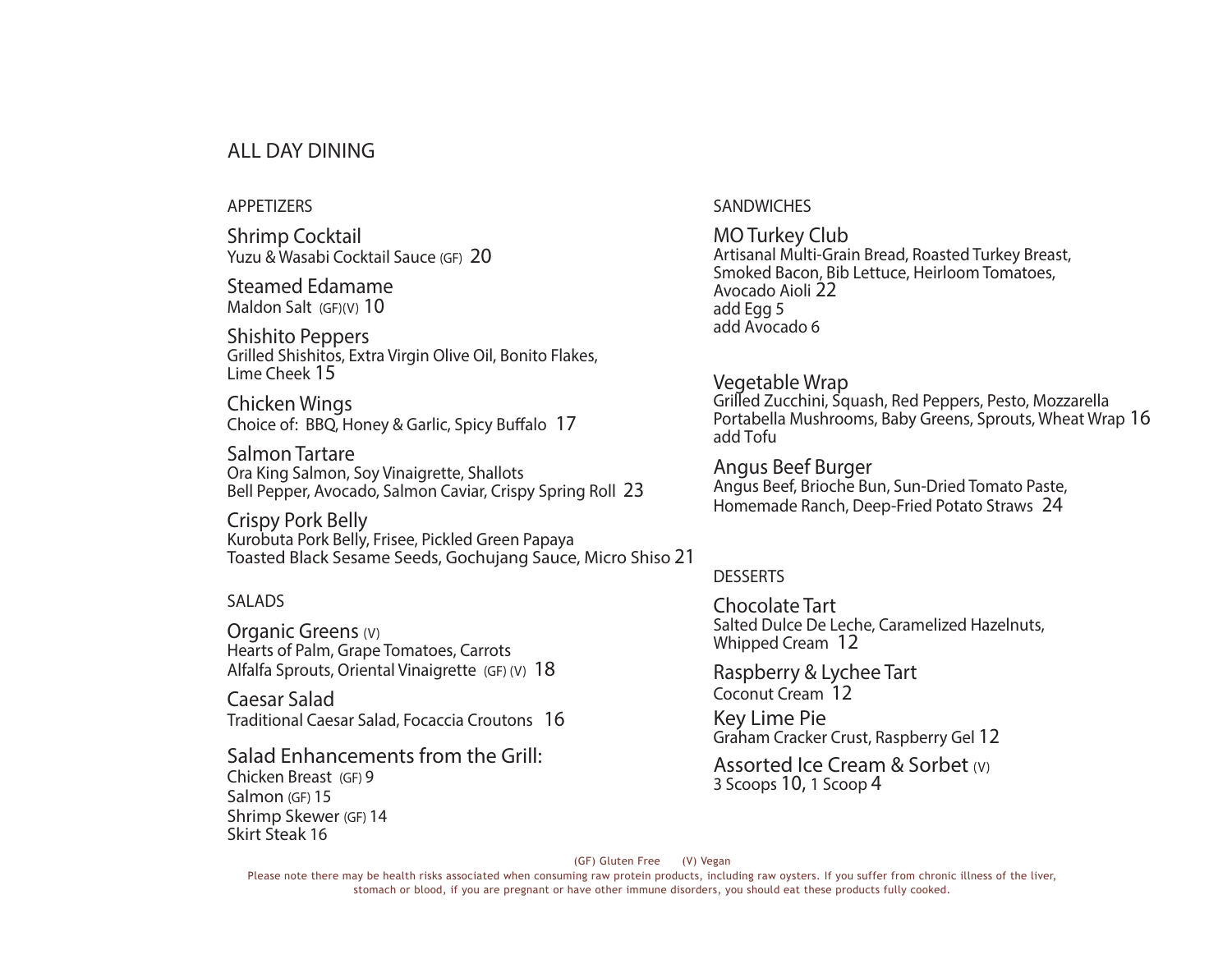## SINGLE MALTS

Ardbeg 10 year 18 Dalmore 15 year 27 Dalmore Cigar Malt Reserve 35 Dalmore 18 year 40 Dalwhinnie 15 year 17 Glenfiddich 12 year 16 Glenfiddich 21 year 50 Glenlivet 12 year 16 Glenlivet 25 year 50 Glenlivet "Archive" 21 year 50 Glenrothes 25 year 55 Highland Park 21 year 70

Lagavulin 16 year 26 Laphroaig 10 year 15 Laphroaig 25 year 82 Macallan 12 year (Sherry Cask) 22 Macallan 15 year (Triple Cask) 34 Macallan Estate 45 Macallan "Special Edition No. 5"70 Macallan "Classic Cut" 50 Macallan 25 year (Sherry Cask) 220 Oban 14 year 21 Talisker 10 year 18

## BLENDED SCOTCH WHISKEY

Baller St. George Distillery 18 Buchanan's 12 year 16 Chivas 12 year 15 Chivas 18 year 18 Dewar's White Label 14 Johnnie Walker Black 16 Johnnie Walker Blue 55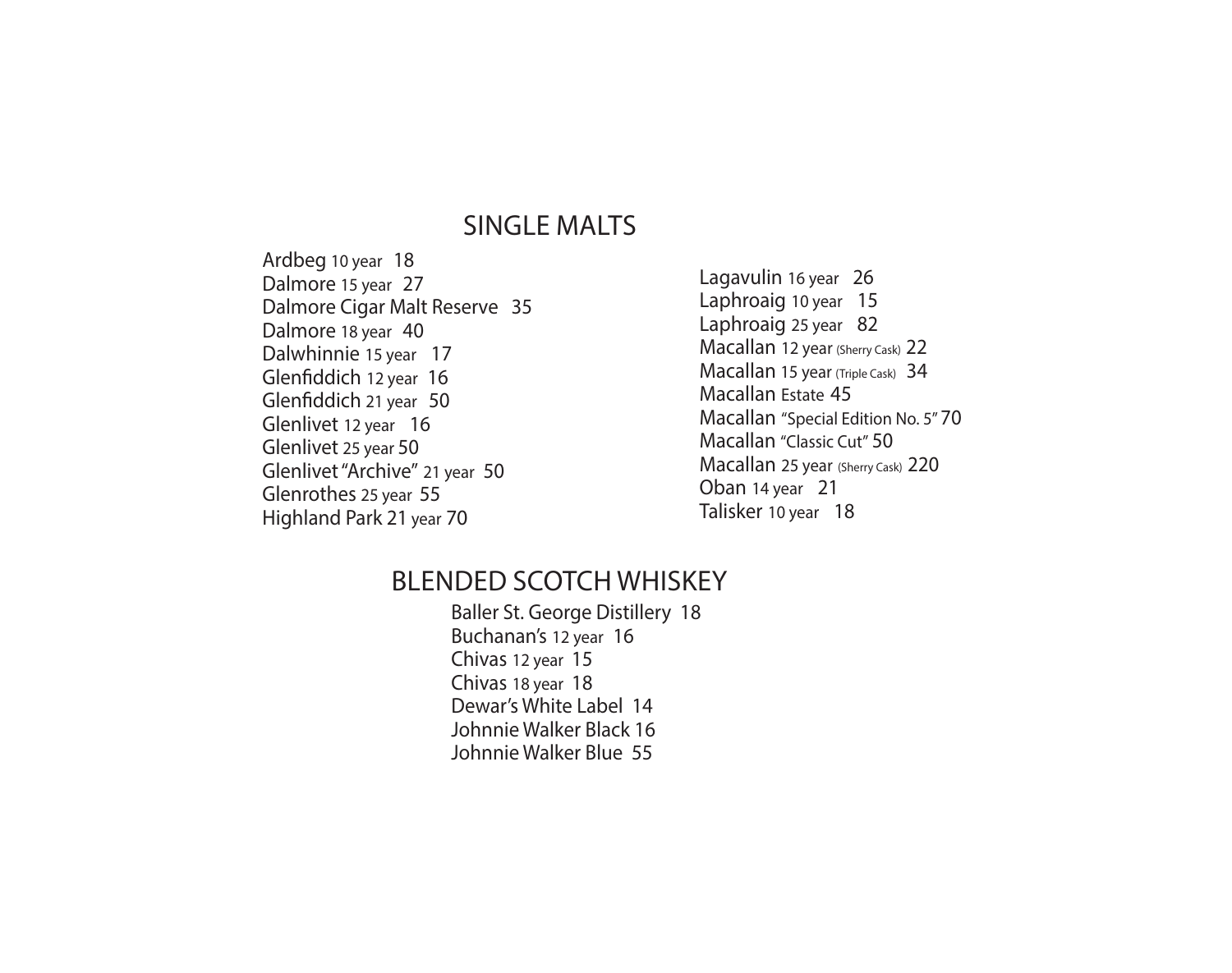#### LOUIS XIII DE RÉMY MARTIN THINK A CENTURY AHEAD

Each decanter is the life achievement of generations of cellar masters. A blend of up to 1,200 Eaux-De-Vie, 100% from Grande Champagne.

| <b>Half Ounce</b> | 100 |
|-------------------|-----|
| One Ounce         | 200 |
| Two Ounces        | 400 |

## COGNAC

Delamain XO 35 Hennessy VS 16 Hennessy VSOP 20 Hennessy XO 50 Hennessy Paradis 125 Remy Martin VSOP 16 Remy Martin 1738 23 Remy Martin XO 40

## ARMAGNAC

Larrasingle XO 25

## CALVADOS

Christian Drouin 15

## BRANDY

Cardenal Mendoza 17 Gran Duque De Alba 15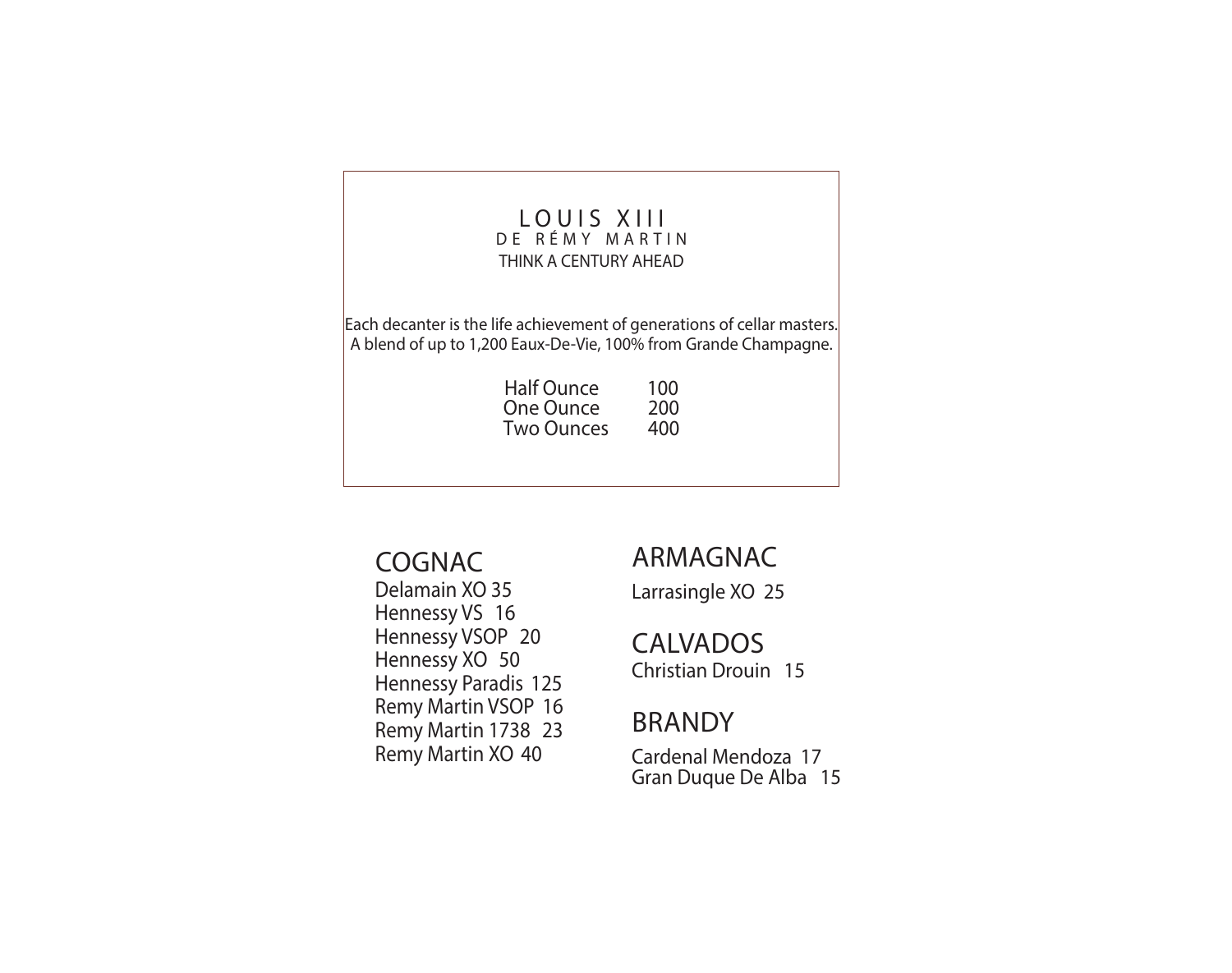### BOURBON WHISKEY

Angel's Envy 18 Basil Hayden 17 Knob Creek 9 year 16 Maker's Mark 14 Michter's 10 year 25 Redemption High Rye Bourbon 10 year 20 Russell's Reserve Bourbon 12 Woodford Reserve 16

### JAPANESE WHISKEY

Nikka "from the barrel" 25

### RYE WHISKEY

Angel's Envy 25 Knob Creek 16 Michter's 16 Sagamore 15 Sazerac 14 Whistle Pig 10 year 20

### IRISH WHISKEY

Jameson 14 Redbreast 12 year 18 Redbreast 15 year 30

## AMERICAN WHISKEY

Jack Daniel's 14

## CANADIAN WHISKEY

Crown Royal 12 year 14

## RUM / CACHACA

Diplomatico 15 Havana Club Añejo Classico 14 Leblon Cachaca 14 Ron Abuelo 12 year 16 Ron Abuelo Centuria 36 Ron Brugal "1888" 15 Santa Teressa 16 Zacapa 23 year 16 Zacapa XO 26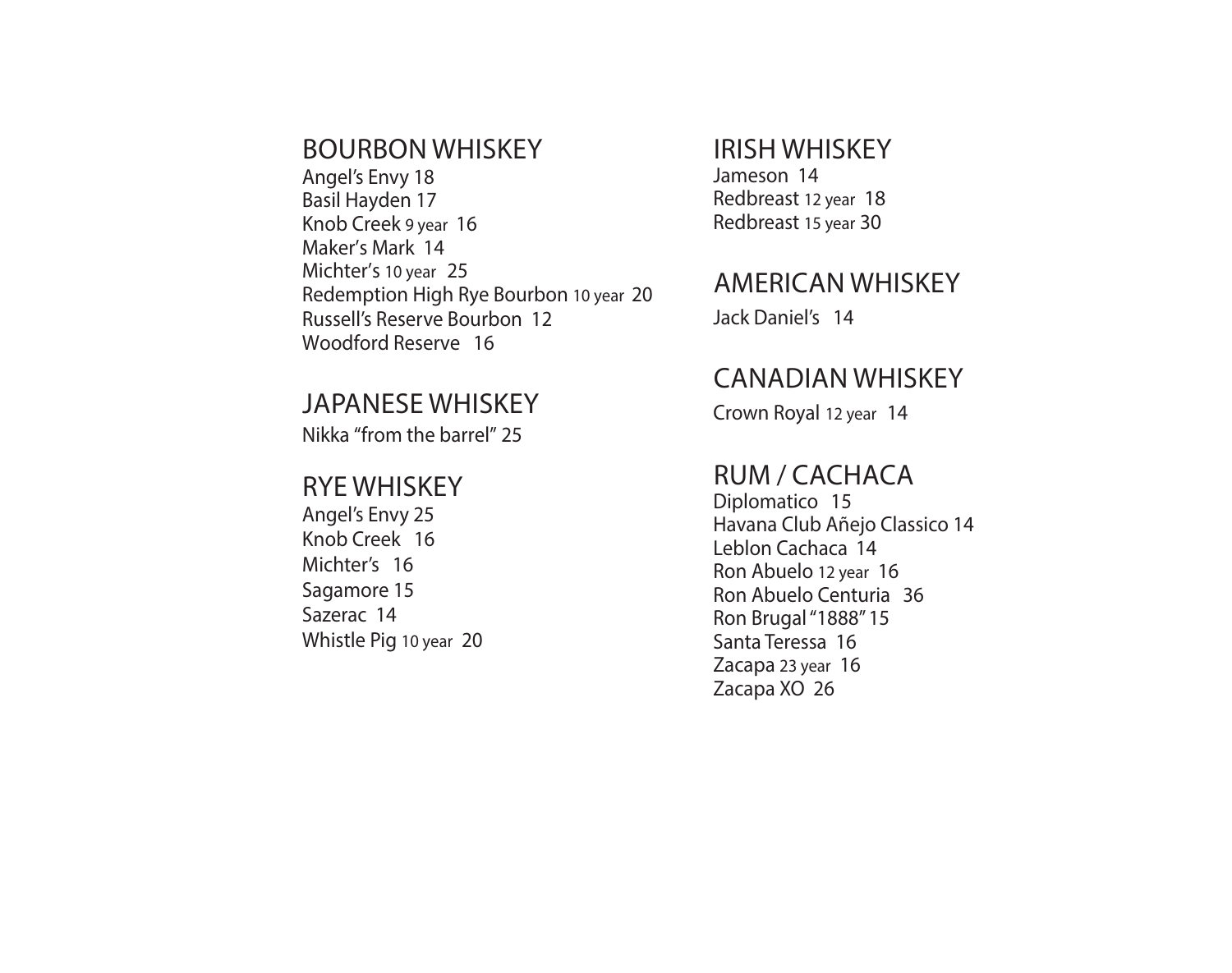## GIN

Beefeater 14 Bombay Sapphire 14 Brockman's 14 Hendrick's 16 Mahon (Xoriguer) 14 Monkey 47 20 Nolet's 16 Oxley (Cold Distilled) 16 Plymouth 16 St. George "Terroir" 14 Tanqueray 14 Tanqueray 10 16

## VODKA

Belvedere 16 Chopin 17 Grey Goose 16 Ketel One 16 Russian Standard "Platinum" 14 Russian Standard "Imperia" 16 Stoli Elit 18 Tito's 14

## VODKA - FLAVORED

Grey Goose Citron 16 Grey Goose L'Orange 16 Grey Goose La Poire 16 Grey Goose Cherry Noir 16 Hangar 1 Mandarin Blossom 14

# TEQUILA / MEZCAL

Casamigos Blanco 17 Casamigos Añejo 19 Casamigos Reposado 18 Cincoro Reposado 23 Cincoro Añejo 28 Cincoro Extra Añejo 220 Clase Azul Reposado 34 Clase Azul Plata 23 Don Julio Blanco 16 Don Julio Reposado 18 Don Julio Añejo 20 Don Julio 1942 42 Jose Cuervo Reserva de la Familia Anejo 40 Jose Cuervo 1800 Reposado 18 Partida Elegante Añejo 60 Patron Silver 16 Patron Reposado 17 Patron Añejo 18 Patron Gran Platinum 45

Ilegal Mezcal 17 Casamigos Mezcal 22 Creyante Mezcal 16 Clase Azul Mezcal 55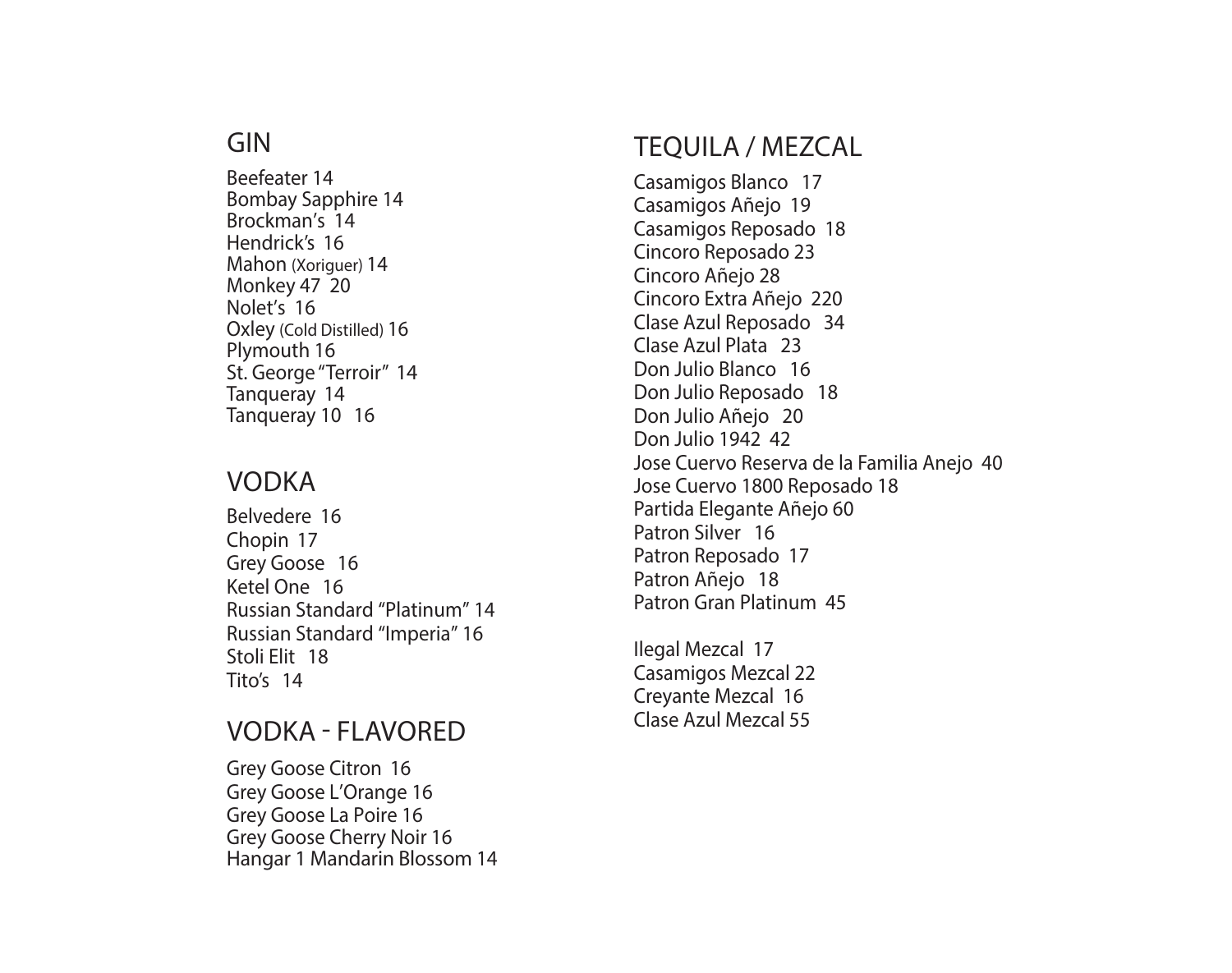# CIGARS

| <b>COHIBA "RED HOT" TORO</b>                                                                                                                         | 40 |
|------------------------------------------------------------------------------------------------------------------------------------------------------|----|
| Made In Dominican Republic. Outside, You'll Find A Cameroon Wrapper. Inside, The Binder Is Dominican,                                                |    |
| and The Filler Is Dominican. This Is A Toro Cigar With A Length Of 6.00 And A Ring Gauge Of 50.<br>MONTECRISTO 1935 "ANNIVERSARY"                    | 35 |
| 1935 Anniversary Nicaragua is a luxurious, soft box-pressed collection blended by AJ Fernandez from a premium                                        |    |
| amalgam of vintage Nicaraguan long-fillers tucked under an oily, reddish-brown Nicaraguan wrapper leaf.<br><b>MONTECRISTO "CINCUENTA"</b>            | 76 |
| Handmade in Nicargua to commemorate the 50th anniversary of Tabacalera de Garcia factory. It possesses                                               |    |
| an Ecuadorian Sumatra wrapper that imparts a smooth, vanilla flavor.<br>AGING ROOM "QUATTRO NICA"                                                    | 25 |
| This "puro" cigar meaning it features 100% of its tobacco from the same country. The result is exactly                                               |    |
| what you'd want: a medium to full-bodied overload of flavor, some notes of pepper. Zesty and rich finish.<br>ARTURO FUENTE "HEMINGWAY - SHORT STORY" | 20 |
| Hemingway wrote many a short story, but unfortunately, he never lived to smoke one. This vintage beauty is                                           |    |
| velvety smooth with deep luxurious flavors that only time and the skilled hands of Fuente and Company can produce.<br>ARTURO FUENTE "DOUBLE CHATEAU" | 22 |
| Complex, intense, full flavor and elegant cigar. Mellow and delicious finish.                                                                        |    |
| This toro cigar is filled with aged Dominican tobaccos from the legendary Fuente farm.<br>ARTURO FUENTE "HEMINGWAY - RESERVA ESPECIAL"               | 25 |
| Named after the cigar smoking American Novelist. This mild-medium Dominican filled cigar has a delicate                                              |    |
| West African Cameroon wrapper. The result is a complex mixture of earth and wood flavors                                                             |    |
| coupled with a crisp, spicy finish.                                                                                                                  |    |
| DAVIDOFF CHEF'S EDITION 2021                                                                                                                         | 74 |
| The sensitivity and sophistication of an internationally-acclaimed Chef's palate is legendary. Matched only by that of                               |    |
| our own Master Blenders maybe. So, when four of the world's foremost curators of fine dining lent their talent for tasting                           |    |
| discernment to our team of cigar creators, the result is something from the very top table of flavor.<br>ROMEO & JULIETA ETERNAL TORO                | 40 |
| Limited-edition premium cigar that was created to celebrate the founding of this famous and historic brand's                                         |    |
| 145th Anniversary. The Eternal is a Nicaraguan puro that is blended from tobaccos grown in the Plasencia's farms in Condega,                         |    |
| Esteli, Jalapa, and Ometepe, which are three of Nicaragua's top tobacco producing regions.<br>LA AURORA PREFERIDOS                                   | 50 |
| La Aurora Preferido Cigars are a small batch cigar made in the Dominican Republic. It is available in a variety of different                         |    |
| wrappers, the La Aurora Preferido Cigars are aged in oak barrels with other wrappers being aged in rum barrels until                                 |    |
| perfect fermentation takes place. The cigar has garnered high ratings and was named one of the top 50 cigars in the world.                           |    |